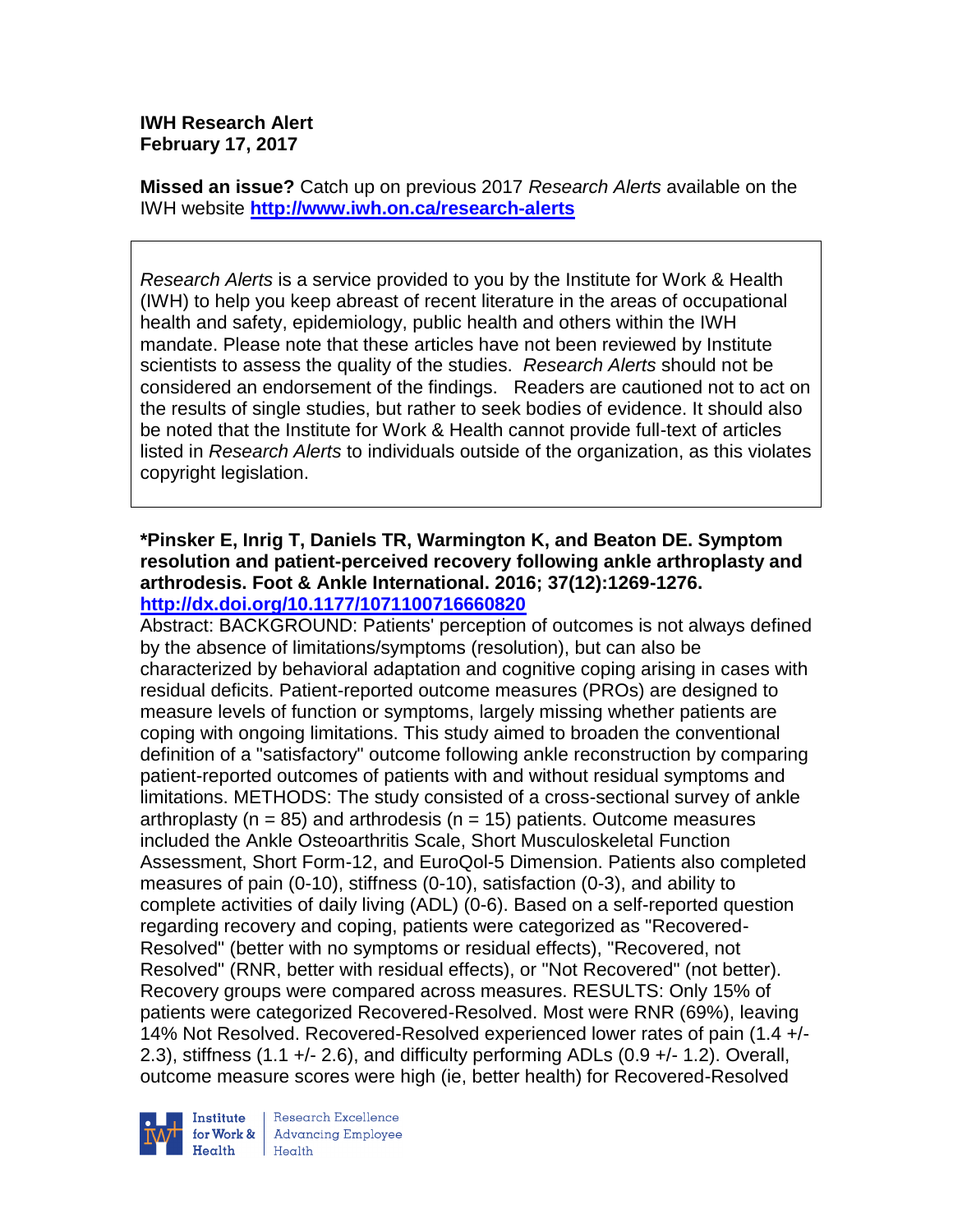patients, midrange for RNR patients, and low for Not Recovered patients, thus confirming predefined hypotheses. Recovered-Resolved and RNR patients had similarly high satisfaction summary scores  $(3.0 +/-0.0)$  vs  $2.6 +/-0.6$ ). CONCLUSION: Most patients reported positive outcomes, but few (15%) experienced resolution of all symptoms and limitations. Current PROs focus on achieving low levels of symptoms and limitations, but miss an important achievement when patients are brought to a level of residual deficits with which they can cope. Patients' perceptions of satisfactory outcomes were not predicated on the resolution of all limitations; thus, the conventional definition of "satisfactory" outcomes should be expanded accordingly. LEVEL OF EVIDENCE: Level II, prospective cohort study

#### **\*Wong IS and Breslin FC. Risk of work injury among adolescent students from single and partnered parent families. American Journal of Industrial Medicine. 2017; 60(3):285-294.**

# **<http://dx.doi.org/10.1002/ajim.22684>**

Abstract: BACKGROUND: Parental involvement in keeping their children safe at work has been examined in a handful of studies, with mixed results. Evidence has suggested that non-work injury risk is higher among children from singleparent families, but little is known about their risk for work-related injuries. METHODS: Five survey cycles of the Canadian Community Health Survey were pooled to create a nationally representative sample of employed 15-19-year old students ( $N = 16,620$ ). Multivariable logistic regression estimated the association between family status and work injury. RESULTS: Risk of work-related repetitive strains (OR:1.24, 95%CI: 0.69-2.22) did not differ by family type. However, children of single parents were less likely to sustain a work injury receiving immediate medical care (OR:0.43, 95%CI: 0.19-0.96). CONCLUSION: Despite advantages and disadvantages related to family types, there is no evidence that work-related injury risk among adolescents from single parent families is greater than that of partnered-parent families. Am. J. Ind. Med. 60:285-294, 2017. (c) 2017 Wiley Periodicals, Inc

# **Bunting J, Branche C, Trahan C, and Goldenhar L. A national safety standdown to reduce construction worker falls. Journal of Safety Research. 2017; 60:103-111.**

# **<http://dx.doi.org/10.1016/j.jsr.2016.12.005>**

Abstract: INTRODUCTION: Falls are the leading cause of death and third leading cause of non-fatal injuries in construction. In an effort to combat these numbers, The National Campaign to Prevent Falls in Construction began in April 2012. As the campaign gained momentum, a week called the National Safety Stand-Down to Prevent Falls was launched to draw attention to the campaign and its goals. The purpose of this paper is to examine the reach of the Stand-Down and lessons learned from its implementation. METHODS: The Occupational Safety & Health Administration offered a certificate of participation during the Stand-Down.



Research Excellence for Work & | Advancing Employee  $Heath$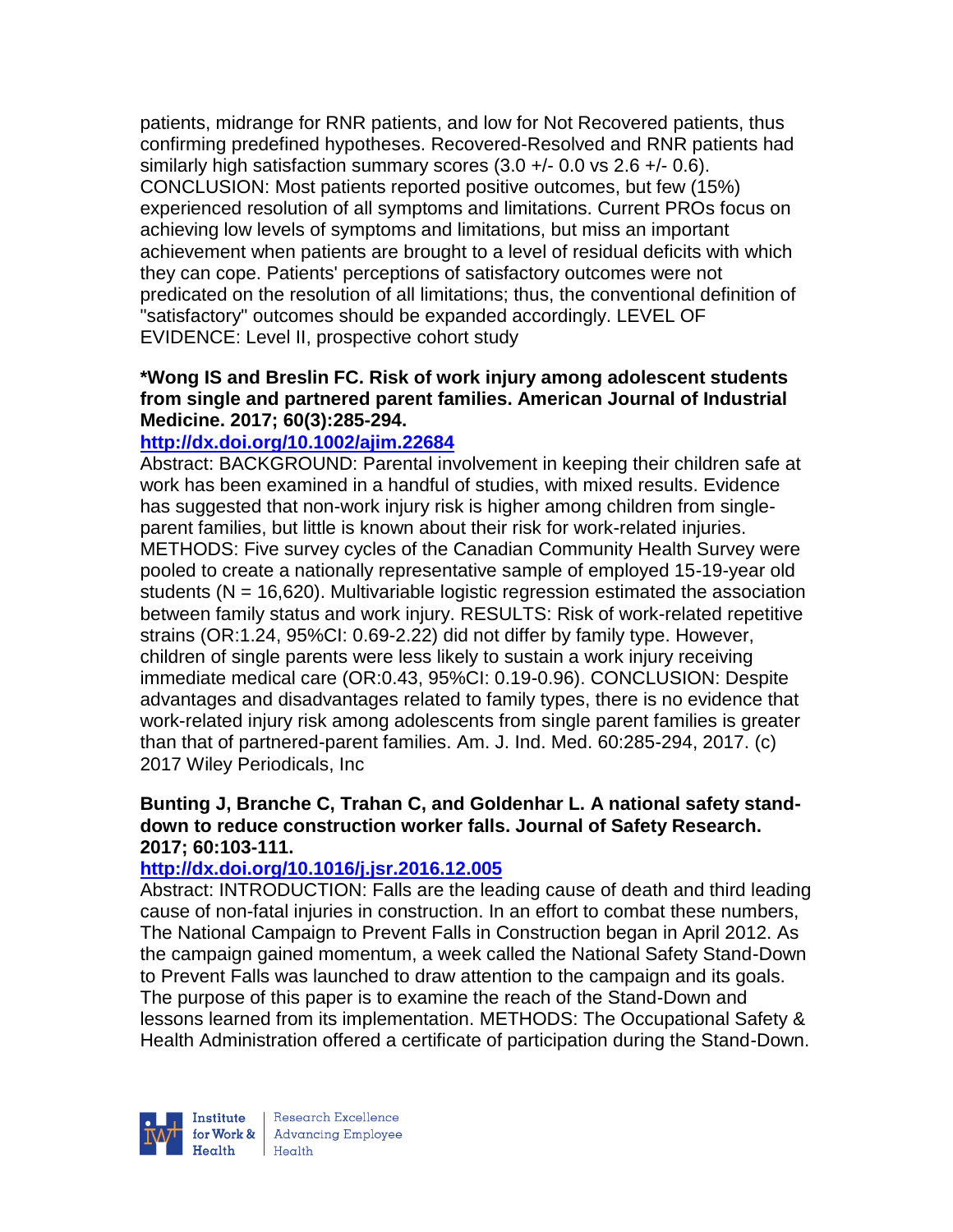To print the certificate, respondents provided information about their company and stand-down event. C

#### **Dale AM, Jaegers L, Welch L, Barnidge E, Weaver N, and Evanoff BA. Facilitators and barriers to the adoption of ergonomic solutions in construction. American Journal of Industrial Medicine. 2017; 60(3):295-305. <http://dx.doi.org/10.1002/ajim.22693>**

Abstract: BACKGROUND: Rates of musculoskeletal disorders in construction remain high. Few studies have described barriers and facilitators to the use of available ergonomic solutions. This paper describes these barriers and facilitators and their relationship to the level of adoption. METHODS: Three analysts rated 16 proposed ergonomic solutions from a participatory ergonomics study and assessed the level of adoption, six adoption characteristics, and identified the category of adoption from a theoretical model. RESULTS: Twelve solutions were always or intermittently used and were rated positively for characteristics of relative advantage, compatibility with existing work processes and trialability. Locus of control (worker vs. contractor) was not related to adoption. Simple solutions faced fewer barriers to adoption than those rated as complex. CONCLUSIONS: Specific adoption characteristics can help predict the use of new ergonomic solutions in construction. Adoption of complex solutions must involve multiple stakeholders, more time, and shifts in culture or work systems. Am. J. Ind. Med. 60:295-305, 2017. (c) 2017 Wiley Periodicals, Inc

# **Fagan KM and Hodgson MJ. Under-recording of work-related injuries and illnesses: an OSHA priority. Journal of Safety Research. 2017; 60:79-83. <http://dx.doi.org/10.1016/j.jsr.2016.12.002>**

Abstract: INTRODUCTION: A 2009 Government Accounting Office (GAO) report, along with numerous published studies, documented that many workplace injuries are not recorded on employers' recordkeeping logs required by the Occupational Safety and Health Administration (OSHA) and consequently are under-reported to the Bureau of Labor Statistics (BLS), resulting in a substantial undercount of occupational injuries in the United States. METHODS: OSHA conducted a Recordkeeping National Emphasis Program (NEP) from 2009 to 2012 to identify the extent and causes of unrecorded and incorrectly recorded occupational injuries and illnesses. RESULTS: OSHA found recordkeeping violations in close to half of all facilities inspected. Employee interviews identified workers' fear of reprisal and employer disciplinary programs as the most important causes of under-reporting. Subsequent inspections in the poultry industry identified employer medical management policies that fostered both under-reporting and under-recording of workplace injuries and illnesses. CONCLUSIONS: OSHA corroborated previous research findings and identified onsite medical units as a potential new cause of both under-reporting and underrecording. Research is needed to better characterize and eliminate obstacles to the compilation of accurate occupational injury and illness data. PRACTICAL APPLICATIONS: Occupational health professionals who work with high hazard



Research Excellence for Work & | Advancing Employee Health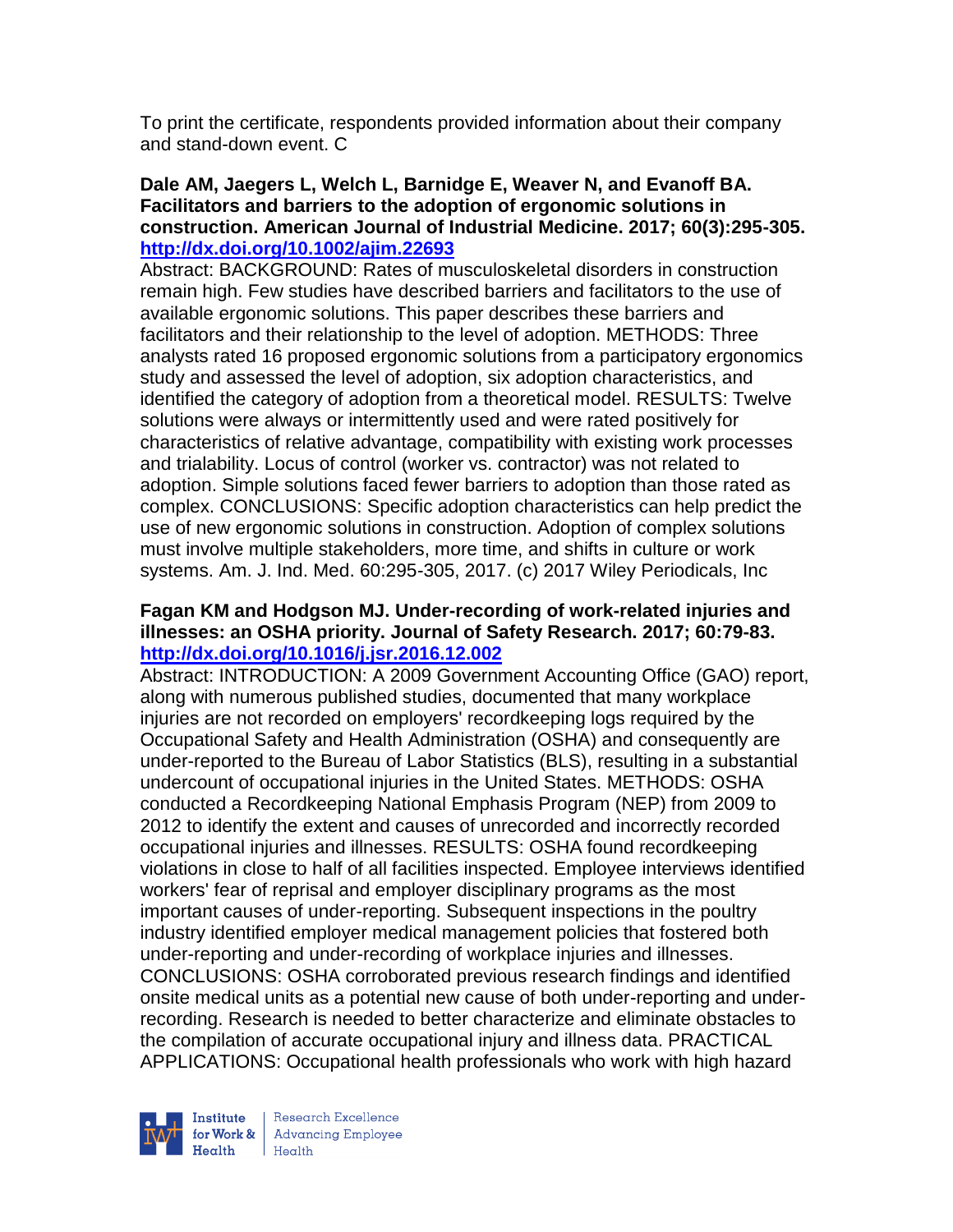industries where low injury rates are being recorded may wish to scrutinize recordkeeping practices carefully. This work suggests that, although many highrisk establishments manage recordkeeping with integrity, the lower the reported injury rate, the greater the likelihood of under-recording and under-reporting of work-related injuries and illnesses

# **Haraldsson P, Jonker D, Strengbom E, and Areskoug-Josefsson K. Structured multidisciplinary work evaluation tool: development and validation of a multidisciplinary work questionnaire. Work. 2016; 55(4):883- 891.**

# **<http://dx.doi.org/10.3233/WOR-162454>**

Abstract: BACKGROUND: Important success factors for the Occupational Health Service (OHS) include services being based on active participation and risk identification from a multidisciplinary/multifactorial perspective. Despite an extensive search, no questionnaire with this approach was found so a new questionnaire was developed at the OHS. The aim of this study was to develop and validate the new questionnaire named Structured Multidisciplinary work Evaluation Tool (SMET) through action research. METHOD: Communicative and pragmatic validity were tested through the development of the questionnaire using action theory and presented in a descriptive portrayal. The Content Validity Index (CVI) was used to test content validity for each item as well as for the questionnaire as a whole. RESULT: Communicative and pragmatic validity were developed and tested over time in four different periods between 2008 and 2014, in 24 clinics (with a total of approximately 1000 employees) in Region Jonkoping County.The content validity of the SMET questionnaire as a whole was close to excellent and the validity of the questions regarding physically and psychosocially demanding work factors were found to be excellent. The questions regarding environmentally demanding work factors were found to have a lower, but still good, validity. CONCLUSION: The SMET questionnaire has very good content validity. The pervasive work with the SMET questionnaire also shows good pragmatic and communicative validity

#### **Jinnett K, Schwatka N, Tenney L, Brockbank CV, and Newman LS. Chronic conditions, workplace safety, and job demands contribute to absenteeism and job performance. Health Affairs. 2017; 36(2):237-244. <http://dx.doi.org/10.1377/hlthaff.2016.1151>[open access]**

Abstract: An aging workforce, increased prevalence of chronic health conditions, and the potential for longer working lives have both societal and economic implications. We analyzed the combined impact of workplace safety, employee health, and job demands (work task difficulty) on worker absence and job performance. The study sample consisted of 16,926 employees who participated in a worksite wellness program offered by a workers' compensation insurer to their employers-314 large, midsize, and small businesses in Colorado across multiple industries. We found that both workplace safety and employees' chronic health conditions contributed to absenteeism and job performance, but their



Research Excellence for Work & | Advancing Employee  $H_{\text{eath}}$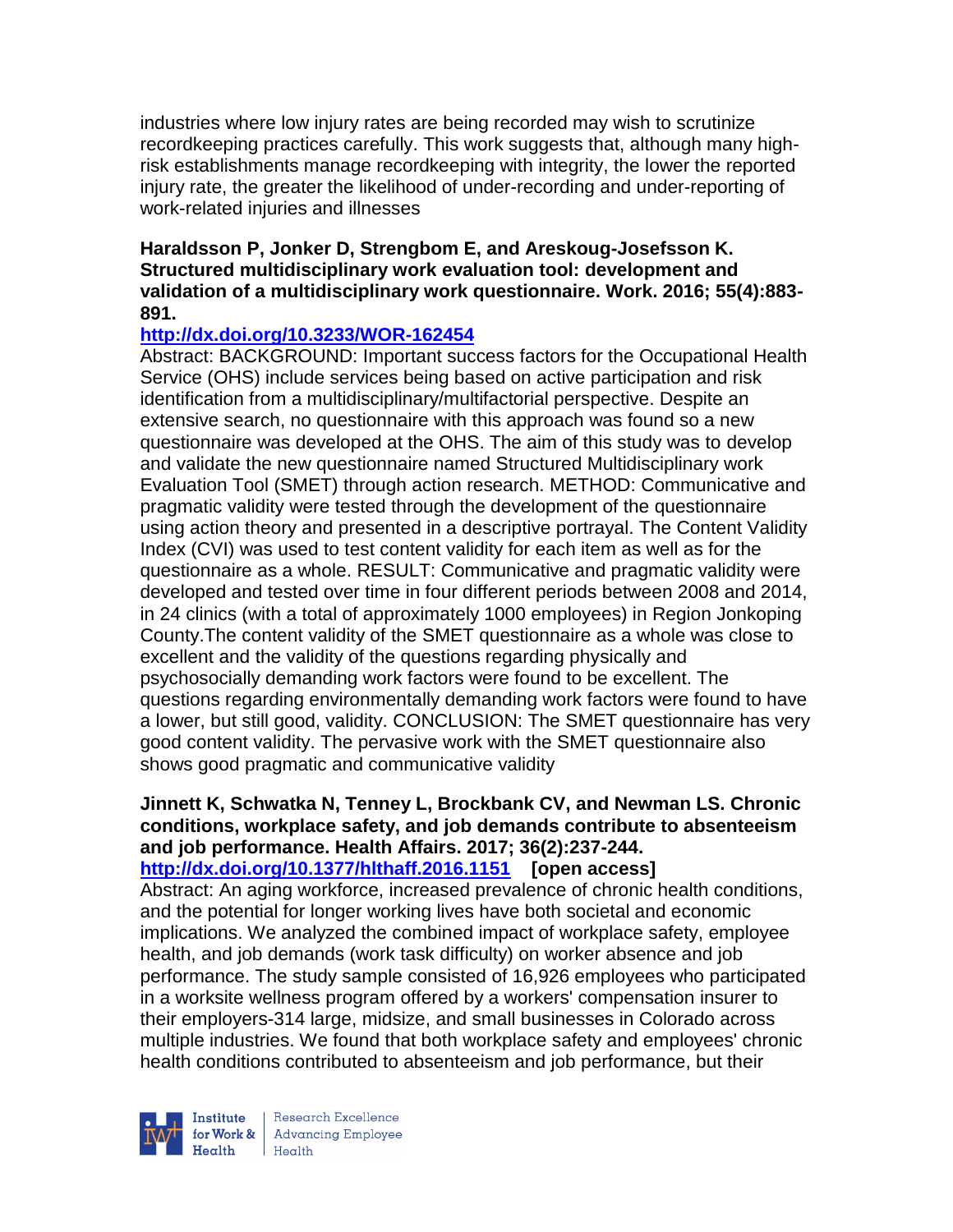impact was influenced by the physical and cognitive difficulty of the job. If employers want to reduce health-related productivity losses, they should take an integrated approach to mitigate job-related injuries, promote employee health, and improve the fit between a worker's duties and abilities

# **Mani K, Provident I, and Eckel E. Evidence-based ergonomics education: promoting risk factor awareness among office computer workers. Work. 2016; 55(4):913-922.**

#### **<http://dx.doi.org/10.3233/WOR-162457>**

Abstract: BACKGROUND: Work-related musculoskeletal disorders (WMSDs) related to computer work have become a serious public health concern. Literature revealed a positive association between computer use and WMSDs. OBJECTIVE: The purpose of this evidence-based pilot project was to provide a series of evidence-based educational sessions on ergonomics to office computer workers to enhance the awareness of risk factors of WMSDs. METHODS: Seventeen office computer workers who work for the National Board of Certification in Occupational Therapy volunteered for this project. Each participant completed a baseline and post-intervention ergonomics questionnaire and attended six educational sessions. The Rapid Office Strain Assessment and an ergonomics questionnaire were used for data collection. RESULTS: The postintervention data revealed that 89% of participants were able to identify a greater number of risk factors and answer more questions correctly in knowledge tests of the ergonomics questionnaire. Pre- and post-intervention comparisons showed changes in work posture and behaviors (taking rest breaks, participating in exercise, adjusting workstation) of participants. CONCLUSIONS: The findings have implications for injury prevention in office settings and suggest that ergonomics education may yield positive knowledge and behavioral changes among computer workers

# **Ojala B, Nygard CH, and Nikkari ST. Outpatient rehabilitation as an intervention to improve employees' physical capacity. Work. 2016; 55(4):861-871.**

# **<http://dx.doi.org/10.3233/WOR-162458>**

Abstract: BACKGROUND: The aging of the workforce poses new challenges for maintaining work ability. Because of limited information on the effectiveness of vocational rehabilitation performed in traditional inpatient programs, extended interest in outpatient rehabilitation has risen in the past few years. OBJECTIVE: We examined the effects of a new outpatient rehabilitation program where every participant defined their own goals to improve work ability by the aid of a goaloriented multi-professional team. This report will focus on the employees' physical capacity during a nine-month program. METHODS: A total of 605 municipal employees from different production areas of the City of Tampere took part in the outpatient rehabilitation program, implemented by the occupational health unit. Groups of 12 employees participated in eight one-day sessions at intervals of two to three weeks; the final follow-up was 9 months from the



Research Excellence for Work & Advancing Employee<br>Health Health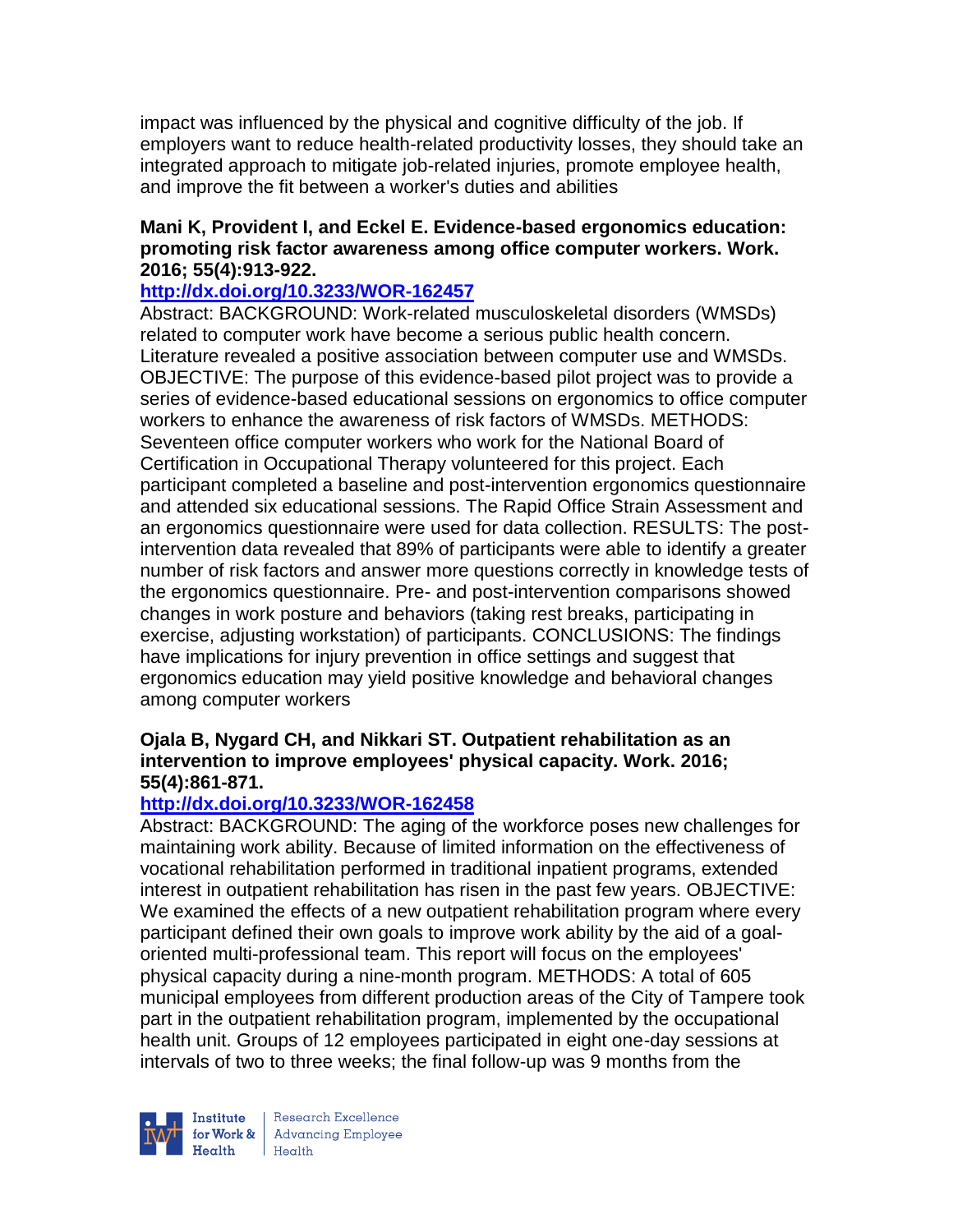beginning. Submaximal aerobic capacity was tested by a calibrated cycle ergometer with a commercial program (Aino Fitware pro, Helsinki, Finland). Musculoskeletal tests assessed muscle strength, balance and mobility. RESULTS: During the 9-month follow-up of the rehabilitation program, the employees' physical capacity was improved. The follow-up test scores from a total of 329 employees were significantly higher in the submaximal aerobic capacity test (p < 0.001). Other tests were also improved, such as standing on one foot ( $p = 0.001$ ), back side bending flexibility test ( $p < 0.001$ ), dynamic sit up  $(p = 0.001)$ , upper extremity right  $(p < 0.001)$ , and knee bending  $(p = 0.029)$ . About 40% of the participants did not have an adequate health situation to take part in physical capacity tests; however they took part in the intervention. CONCLUSIONS: The new outpatient rehabilitation program organized by the occupational health unit had a positive influence on employees' physical capacity during a nine-month follow up

# **Persson E, Eklund M, Lexell J, and Rivano-Fischer M. Psychosocial coping profiles after pain rehabilitation: associations with occupational performance and patient characteristics. Disability and Rehabilitation. 2017; 39(3):251-260.**

# **<http://dx.doi.org/10.3109/09638288.2016.1141243>**

Abstract: Purpose The aims of the present study were to assess: (i) changes in coping by use of Multidimensional Pain Inventory profiles from baseline to followup, (ii) associations between Adaptive Coper (AC) profiles at follow-up and improvements in occupational performance (by Canadian Occupational Performance Measure COPM) and (iii) ability to predict AC profiles at follow-up by participants' baseline characteristics. Method Data at baseline, discharge and follow-up from 525 participants in a pain rehabilitation program were analyzed with multivariate statistics. Results AC profiles increased and Dysfunctional (DYS) profiles decreased at follow-up. Clinically relevant improvements on COPM were associated with having an AC profile at follow-up. Being Nordic born, having longer education, an AC profile and higher baseline scores on satisfaction with performance predicted an AC profile at follow-up. Conclusions Pain rehabilitation seems to result in sustainable and favourable coping strategies at follow-up, and improved occupational performance is associated with favourable coping at follow-up. Outcomes need to be measured independently of improved coping strategies and improvements of participant's individual goals such as difficulties to perform their most meaningful occupations. Patients at risk for unfavourable coping strategies may need modified interventions. Implications for Rehabilitation More participants reported a beneficial coping, MPI profile, in a long-term perspective after a pain rehabilitation program. Improvements on occupational performance prioritized as meaningful by each of the participants are related to adequate coping strategies at follow-up. The associations between improved occupational performance and beneficial coping profiles need to be better understood. Patients with worse initial

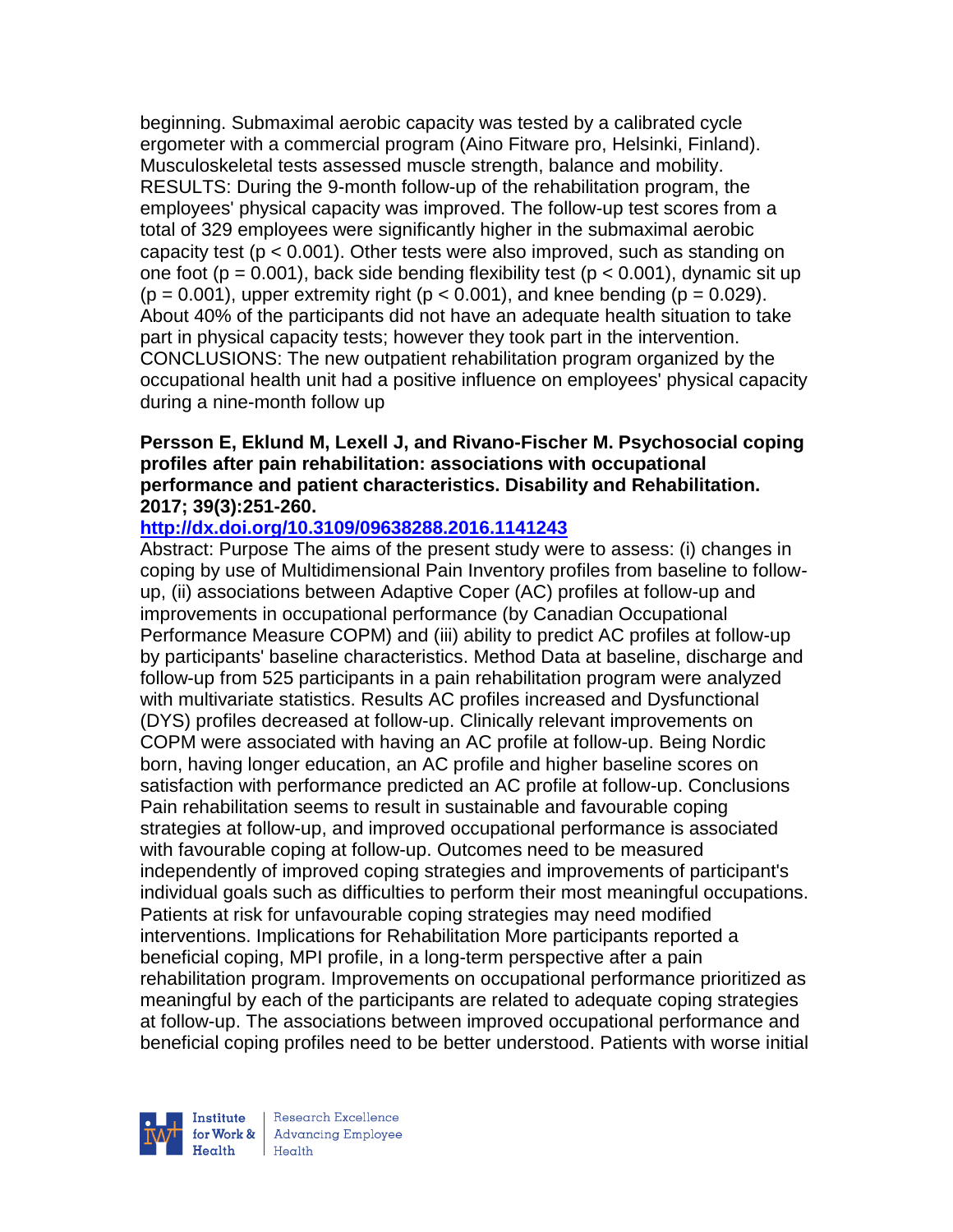occupational performance may need modified pain rehabilitation interventions to improve their coping strategies

# **Pfortner TK and Schmidt-Catran AW. In-work poverty and self-rated health in a cohort of working Germans: a hybrid approach for decomposing within-person and between-persons estimates of in-work poverty status. American Journal of Epidemiology. 2017; 185(4):274-282.**

# **<http://dx.doi.org/10.1093/aje/kww218>**

Abstract: In this study, we investigated whether self-rated health (SRH) can be predicted by in-work poverty and how between-persons and within-person differences in the poverty status of people who are working contribute to this relationship. We used a logistic random-effects model designed to test withinperson and between-persons differences with data from a nationally representative German sample with 19 waves of data collection (1995-2013) to estimate effects of between-persons and within-person differences in working poverty status on poor SRH. Interactions by age and sex were tested, and models controlled for sociodemographic, socioeconomic, and work-related characteristics. We found significant differences in SRH between individuals with different working poverty status but no evidence that within-person differences in working poverty status are associated with poor SRH. The association between in-work poverty and SRH was significantly stronger for women but did not differ significantly by age. All findings were robust when including sociodemographic, socioeconomic, and working characteristics. In this sample of German adults, we found a polarization of poor SRH between the working nonpoor and the working poor but no causal association of within-person differences in working poverty status with SRH

# **Porru S, Calza S, and Arici C. Prevention of occupational injuries: evidence for effective good practices in foundries. Journal of Safety Research. 2017; 60:53-69.**

# **<http://dx.doi.org/10.1016/j.jsr.2016.11.007>**

Abstract: INTRODUCTION: Occupational injuries are a relevant research and practical issue. However, intervention studies evaluating the effectiveness of workplace injury prevention programs are seldom performed. METHOD: The effectiveness of a multifaceted intervention aimed at reducing occupational injury rates (incidence/employment-based=IR, frequency/hours-based=FR, severity=SR) was evaluated between 2008 and 2013 in 29 Italian foundries (22 ferrous; 7 non-ferrous; 3,460 male blue collar workers/year) of varying sizes. Each foundry established an internal multidisciplinary prevention team for risk assessment, monitoring and prevention of occupational injuries, involving employers, occupational physicians, safety personnel, workers' representatives, supervisors. Targets of intervention were workers, equipment, organization, workplace, job tasks. An interrupted time series (ITS) design was applied. RESULTS: 4,604 occupational injuries and 83,156 lost workdays were registered between 2003 and 2013. Statistical analysis showed, after intervention, a

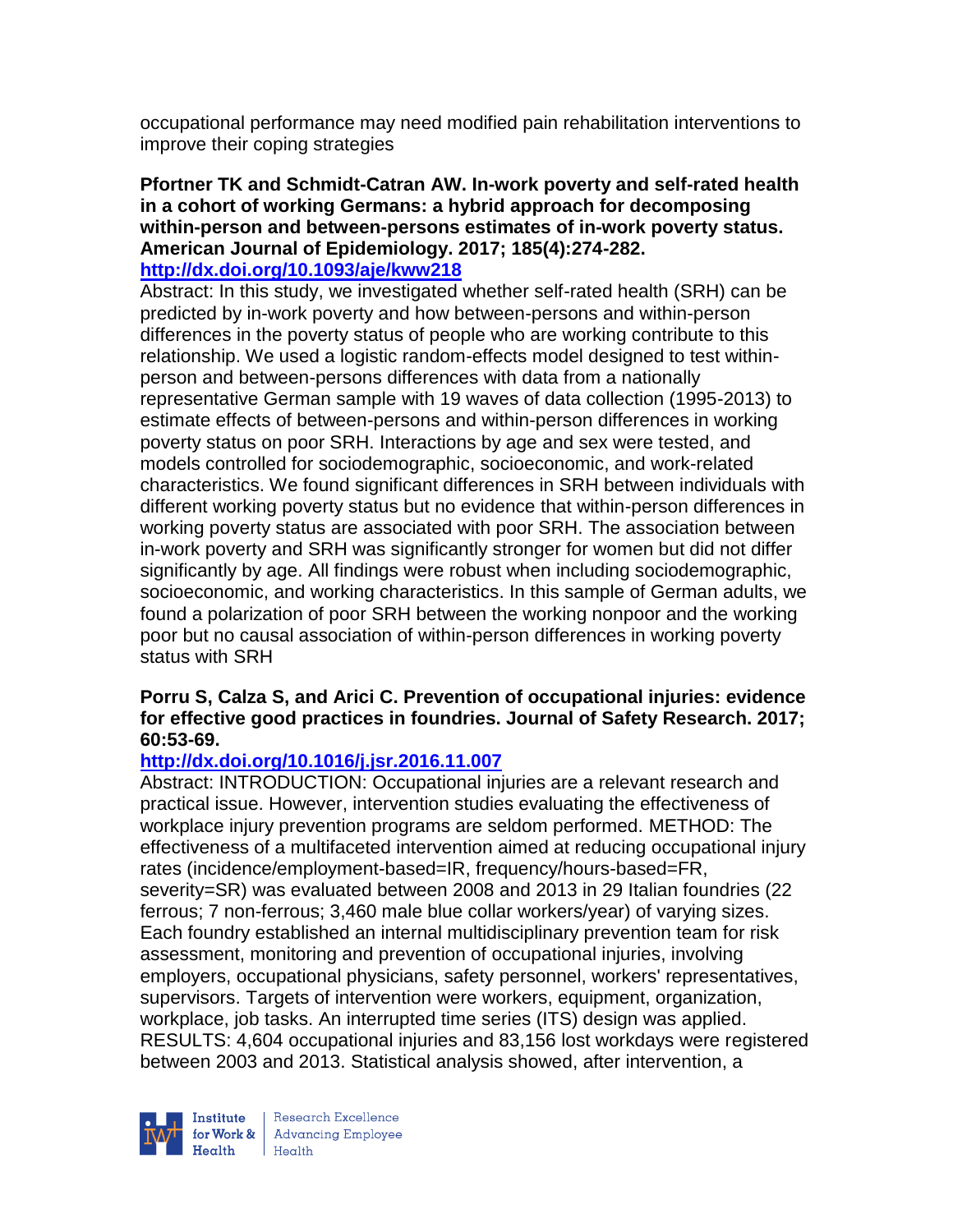reduction of all injury rates (-26% IR, -15% FR, -18% SR) in ferrous foundries and of SR (-4%) in non-ferrous foundries. A significant (p=0.021) 'step-effect' was shown for IR in ferrous foundries, independent of secular trends (p<0.001). Sector-specific benchmarks for all injury rates were developed separately for ferrous and non-ferrous foundries. CONCLUSIONS: Strengths of the study were: ITS design, according to standardized quality criteria (i.e., at least three data points before and three data points after intervention; clearly defined intervention point); pragmatic approach, with good external validity; promotion of effective good practices. Main limitations were the non-randomized nature and a medium length post-intervention period. In conclusion, a multifaceted, pragmatic and accountable intervention is effective in reducing the burden of occupational injuries in small-, medium- and large-sized foundries. Practical Applications: The study poses the basis for feasible good practice guidelines to be implemented to prevent occupational injuries, by means of sector-specific numerical benchmarks, with potentially relevant impacts on workers, companies, occupational health professionals and society at large

#### **Qaseem A, Wilt TJ, McLean RM, and Forciea MA. Noninvasive treatments for acute, subacute, and chronic low back pain: a clinical practice guideline from the American College of Physicians. Annals of Internal Medicine. 2017; [epub ahead of print].**

# **<http://dx.doi.org/10.7326/M16-2367>[open access]**

Abstract: Description: The American College of Physicians (ACP) developed this guideline to present the evidence and provide clinical recommendations on noninvasive treatment of low back pain. Methods: Using the ACP grading system, the committee based these recommendations on a systematic review of randomized, controlled trials and systematic reviews published through April 2015 on noninvasive pharmacologic and nonpharmacologic treatments for low back pain. Updated searches were performed through November 2016. Clinical outcomes evaluated included reduction or elimination of low back pain, improvement in back-specific and overall function, improvement in health-related quality of life, reduction in work disability and return to work, global improvement, number of back pain episodes or time between episodes, patient satisfaction, and adverse effects. Target Audience and Patient Population: The target audience for this guideline includes all clinicians, and the target patient population includes adults with acute, subacute, or chronic low back pain. Recommendation 1: Given that most patients with acute or subacute low back pain improve over time regardless of treatment, clinicians and patients should select nonpharmacologic treatment with superficial heat (moderate-quality evidence), massage, acupuncture, or spinal manipulation (low-quality evidence). If pharmacologic treatment is desired, clinicians and patients should select nonsteroidal anti-inflammatory drugs or skeletal muscle relaxants (moderatequality evidence). (Grade: strong recommendation). Recommendation 2: For patients with chronic low back pain, clinicians and patients should initially select nonpharmacologic treatment with exercise, multidisciplinary rehabilitation,



Research Excellence for Work & | Advancing Employee Health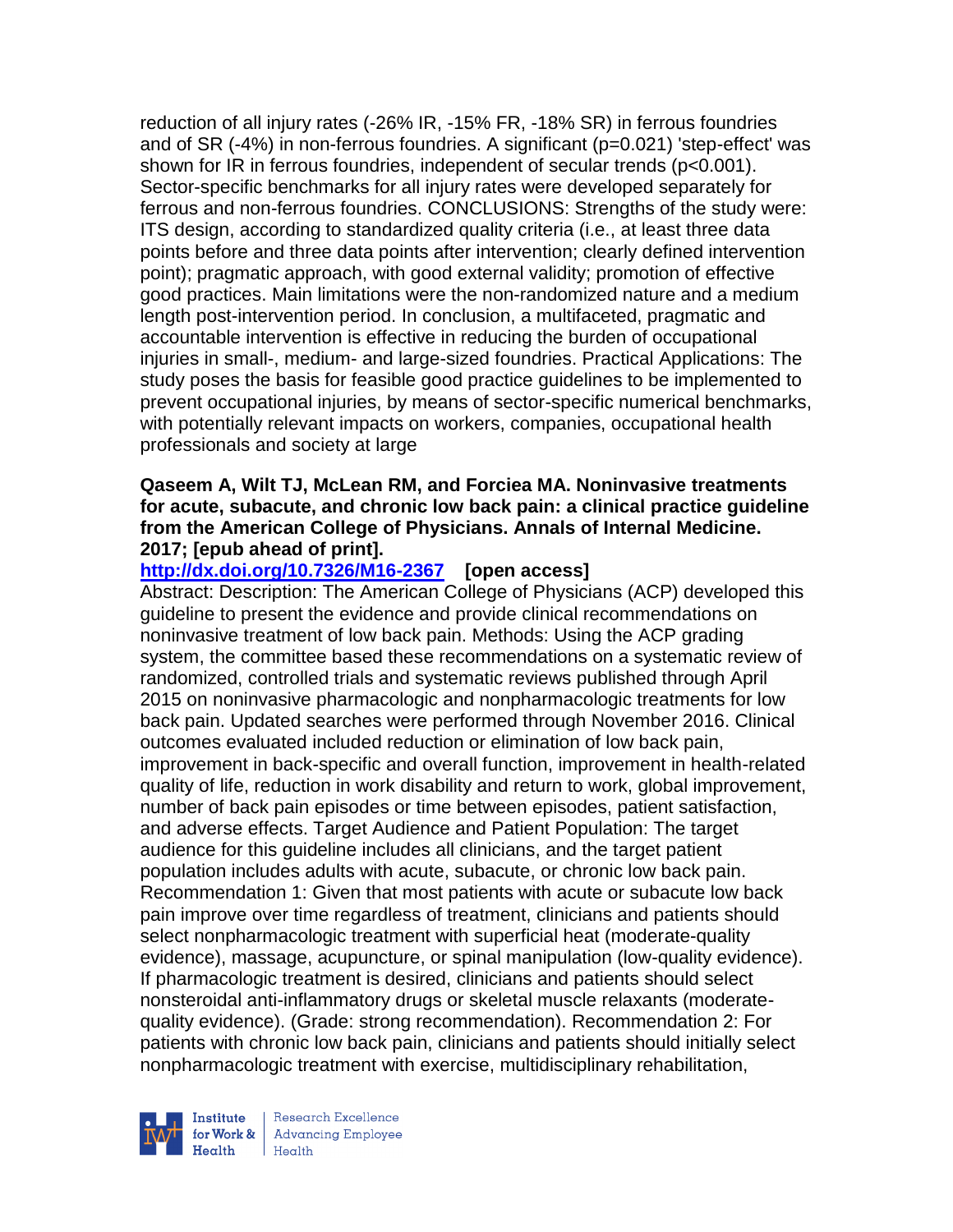acupuncture, mindfulness-based stress reduction (moderate-quality evidence), tai chi, yoga, motor control exercise, progressive relaxation, electromyography biofeedback, low-level laser therapy, operant therapy, cognitive behavioral therapy, or spinal manipulation (low-quality evidence). (Grade: strong recommendation). Recommendation 3: In patients with chronic low back pain who have had an inadequate response to nonpharmacologic therapy, clinicians and patients should consider pharmacologic treatment with nonsteroidal antiinflammatory drugs as first-line therapy, or tramadol or duloxetine as second-line therapy. Clinicians should only consider opioids as an option in patients who have failed the aforementioned treatments and only if the potential benefits outweigh the risks for individual patients and after a discussion of known risks and realistic benefits with patients. (Grade: weak recommendation, moderatequality evidence)

# **Riddell MF, Gallagher KM, McKinnon CD, and Callaghan JP. Influence of input device, work surface angle, and task on spine kinematics. Work. 2016; 55(4):773-782.**

#### **<http://dx.doi.org/10.3233/WOR-162452>**

Abstract: BACKGROUND: With the increase of tablet usage in both office and industrial workplaces, it is critical to investigate the influence of tablet usage on spine posture and movement. OBJECTIVE: To quantify spine kinematics while participants interacted with a tablet or desktop computer. METHODS: Fourteen participants volunteered for this study. Marker clusters were fixed onto body regions to analyze cervical and lumbar spine posture and sampled at 32 Hz (Optotrak Certus, NDI, Waterloo, Canada). Participants sat for one hour in total. Cervical and lumbar median angles and range of motion (10th to 90th % ile angles) were extracted from amplitude probability distribution functions performed on the angle data. RESULTS: Using a sloped desk surface at 15 degrees, compared to a flat desk, influenced cervical flexion ( $p = 0.0228$ ). Completing the form fill task resulted in the highest degree of cervical flexion ( $p =$ 0.0008) compared to the other tasks completed with cervical angles between 6.1 degrees -8.5 degrees higher than emailing and reading respectively. An interaction between device and task ( $p = 0.0061$ ) was found for relative lumbar median spine angles. CONCLUSIONS: Increased lumbar flexion was recorded when using a computer versus a tablet to complete various tasks. Task influenced both cervical and lumbar spine posture with the highest cervical flexion occurring while completing a simulated data entry task. A work surface slope of 15 degrees decreased cervical spine flexion compared to a horizontal work surface slope

**Schoenfisch AL, Lipscomb H, Sinyai C, and Adams D. Effectiveness of OSHA outreach training on carpenters' work-related injury rates, Washington state 2000-2008. American Journal of Industrial Medicine. 2017; 60(1):45-57.** 

**<http://dx.doi.org/10.1002/ajim.22665>**



Research Excellence for Work & Advancing Employee<br>Health Health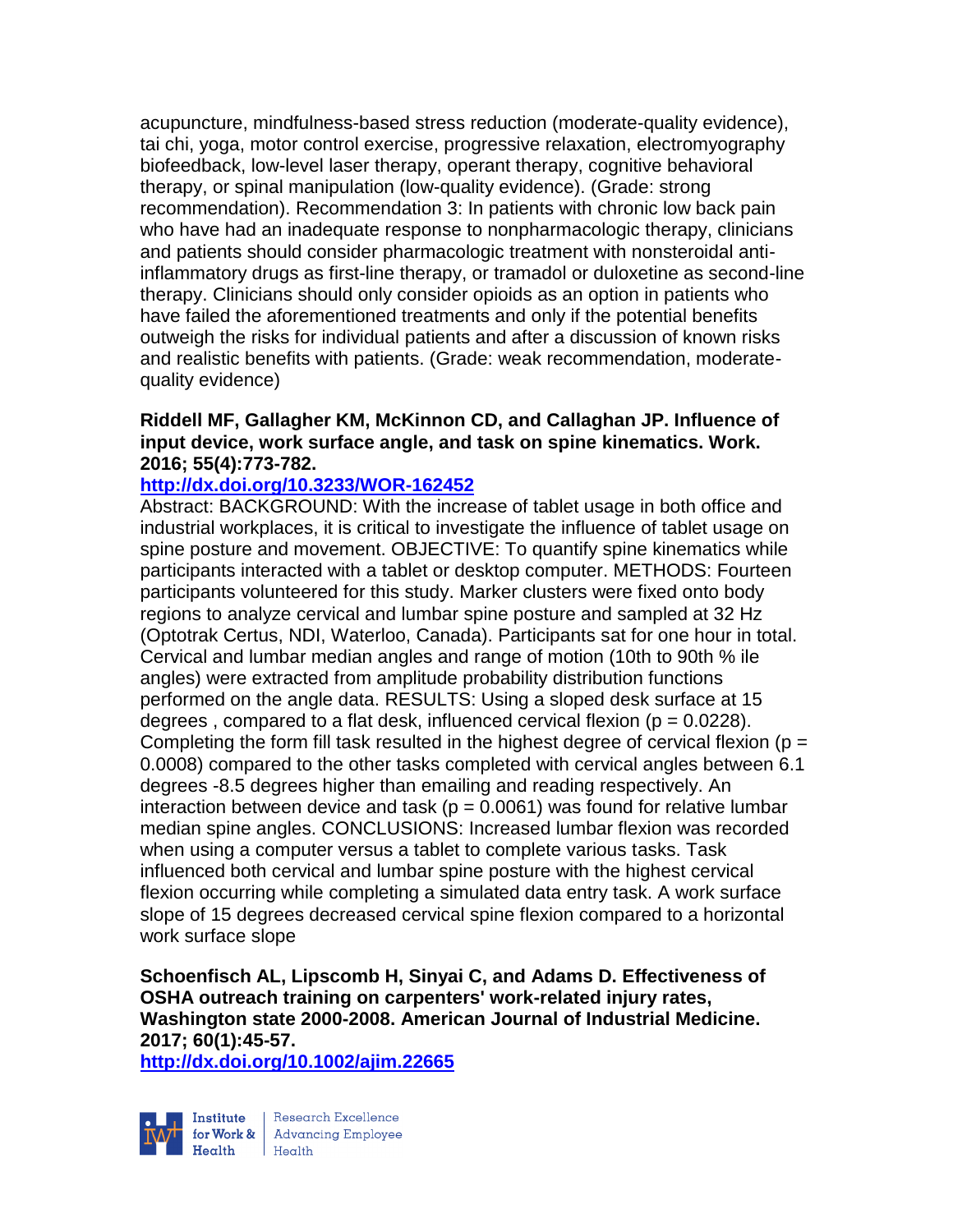Abstract: INTRODUCTION: Despite the size and breadth of OSHA's Outreach Training program for construction, information on its impact on work-related injury rates is limited. METHODS: In a 9-year dynamic cohort of 17,106 union carpenters in Washington State, the effectiveness of OSHA Outreach Training on workers' compensation claims rate was explored. Injury rates were calculated by training status overall and by carpenters' demographic and work characteristics using Poisson regression. RESULTS: OSHA Outreach Training resulted in a 13% non-significant reduction in injury claims rates overall. The protective effect was more pronounced for carpenters in their apprenticeship years, drywall installers, and with increasing time since training. CONCLUSIONS: In line with these observed effects and prior research, it is unrealistic to expect OSHA Outreach Training alone to have large effects on union construction workers' injury rates. Standard construction industry practice should include hazard awareness and protection training, coupled with more efficient approaches to injury control. Am. J. Ind. Med. 60:45-57, 2017. (c) 2016 Wiley Periodicals, Inc

# **Seabury SA, Terp S, and Boden LI. Racial and ethnic differences in the frequency of workplace injuries and prevalence of work-related disability. Health Affairs. 2017; 36(2):266-273.**

# **<http://dx.doi.org/10.1377/hlthaff.2016.1185>**

Abstract: Occupational injuries and illnesses lead to significant health care costs and productivity losses for millions of workers each year. This study used national survey data to test for differences between members of minority groups and non-Hispanic white workers in the risk of workplace injuries and the prevalence of work-related disabilities. Non-Hispanic black workers and foreignborn Hispanic workers worked in jobs with the highest injury risk, on average, even after adjustment for education and sex. These elevated levels of workplace injury risk led to a significant increase in the prevalence of work-related disabilities for non-Hispanic black and foreign-born Hispanic workers. These findings suggest that disparities in economic opportunities expose members of minority groups to increased risk of workplace injury and disability

# **Wuellner SE, Adams DA, and Bonauto DK. Workers' compensation claims not reported in the Survey of Occupational Injuries and Illnesses: injury and claim characteristics. American Journal of Industrial Medicine. 2017; 60(3):264-275.**

# **<http://dx.doi.org/10.1002/ajim.22685>**

Abstract: BACKGROUND: Underreporting in the nation's primary source of nonfatal occupational injury and illness data are well documented, but worker-level characteristics of unreported cases have not been fully explored. METHODS: Bureau of Labor Statistics' Survey of Occupational Injuries and Illnesses (SOII) data were linked to Washington workers' compensation claims to identify injury and claim characteristics associated with unreported cases. Workers' compensation administrative date data were used to characterize timing of disability and SOII case eligibility. RESULTS: Based on claim date data, one in



Research Excellence for Work & | Advancing Employee  $H_{\text{eath}}$